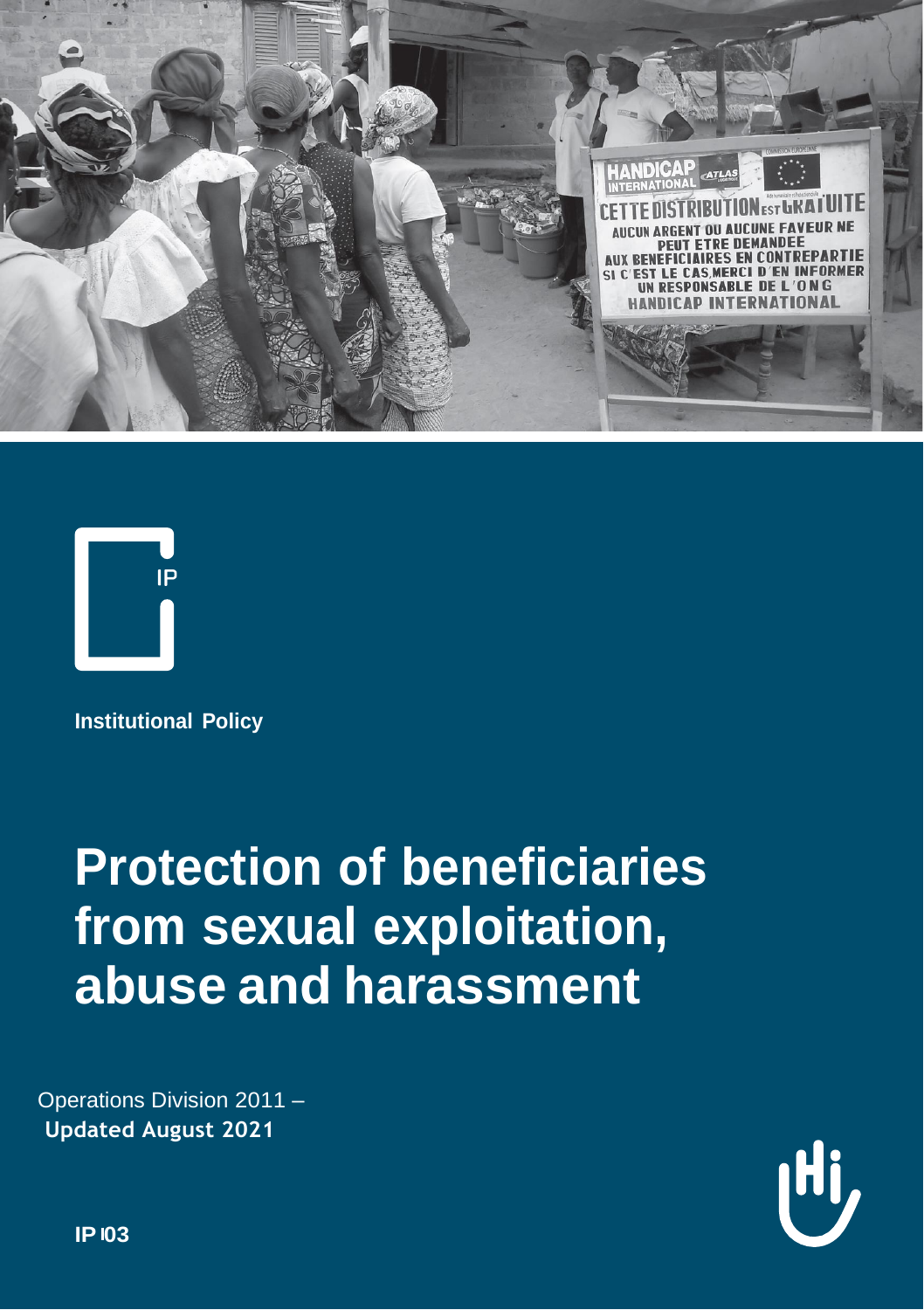

**On 24 January 2018, Handicap International's global movement became Humanity & Inclusion. The Federation, which runs projects in around sixty countries, is now working under the operating names of "Humanity & Inclusion", "Handicap International" or "Atlas Logistique". Any document with the letterhead "Humanity & Inclusion" applies de facto to Atlas Logistique and Handicap International team**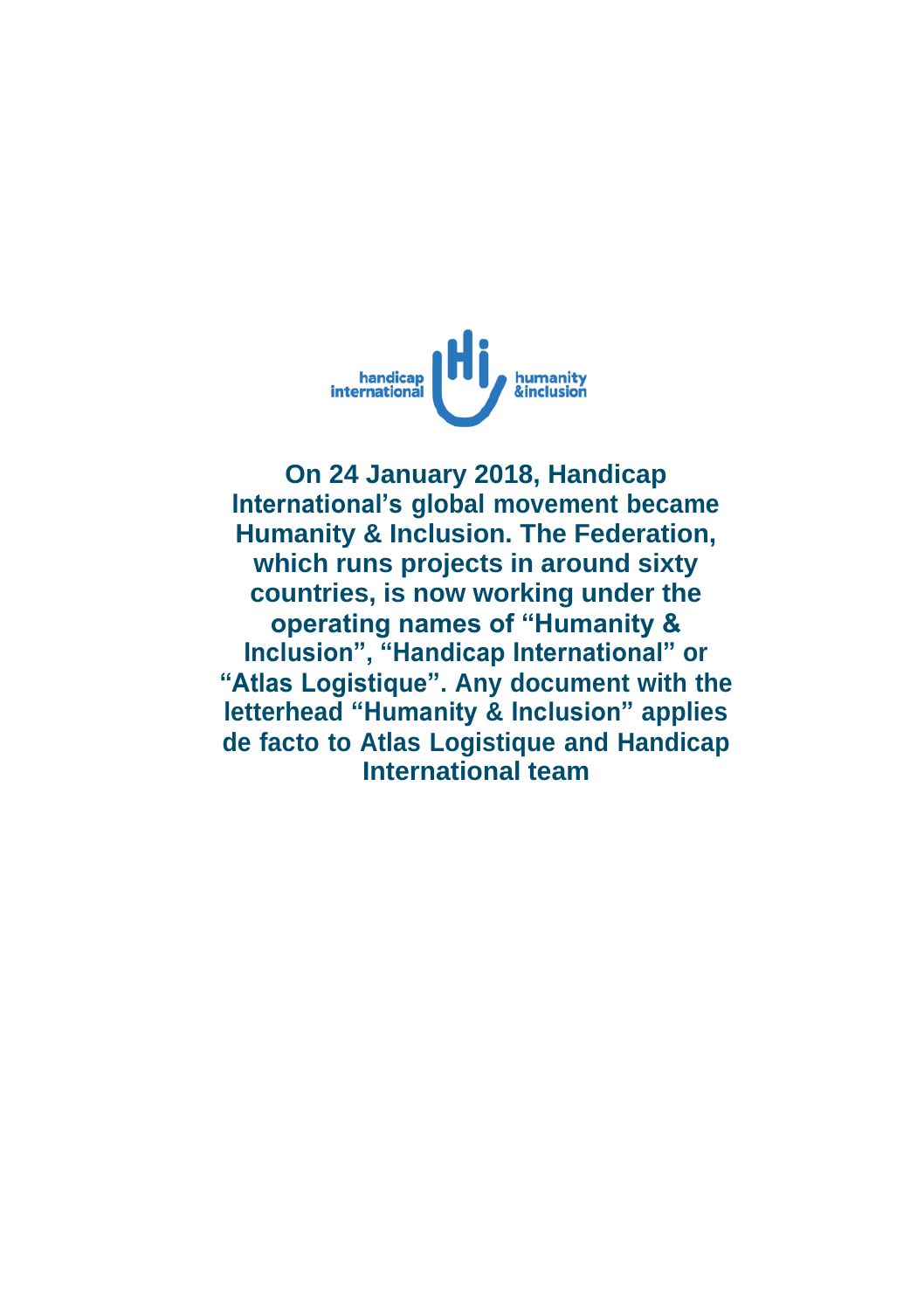$\sum_{i=1}^{n}$ 

Protection of beneficiaries from Sexual Exploitation, Abuses and Harassment

## Table des matières

 $\sim$   $\sim$   $\sim$   $\sim$ 

|              | 1.1 Why this policy on Protection of beneficiaries from Sexual<br>Exploitation, Abuse and Harassment (PSEAH) ? 4 |                                                             |
|--------------|------------------------------------------------------------------------------------------------------------------|-------------------------------------------------------------|
|              |                                                                                                                  |                                                             |
| 2.           |                                                                                                                  |                                                             |
| 3.           |                                                                                                                  | Policy Statement: preventing sexual exploitation, abuse and |
|              | 3.1                                                                                                              |                                                             |
|              | 3.2                                                                                                              |                                                             |
|              | 3.3                                                                                                              |                                                             |
|              | 3.4                                                                                                              |                                                             |
|              | 3.5                                                                                                              |                                                             |
|              | 3.6                                                                                                              |                                                             |
|              | 3.7                                                                                                              |                                                             |
|              | 3.8                                                                                                              |                                                             |
| $\mathbf{A}$ |                                                                                                                  |                                                             |
|              |                                                                                                                  |                                                             |
|              | 4.2 Alert procedure in case of non - compliance with the policy                                                  |                                                             |
|              |                                                                                                                  |                                                             |
|              |                                                                                                                  |                                                             |
| 5            |                                                                                                                  |                                                             |
|              |                                                                                                                  |                                                             |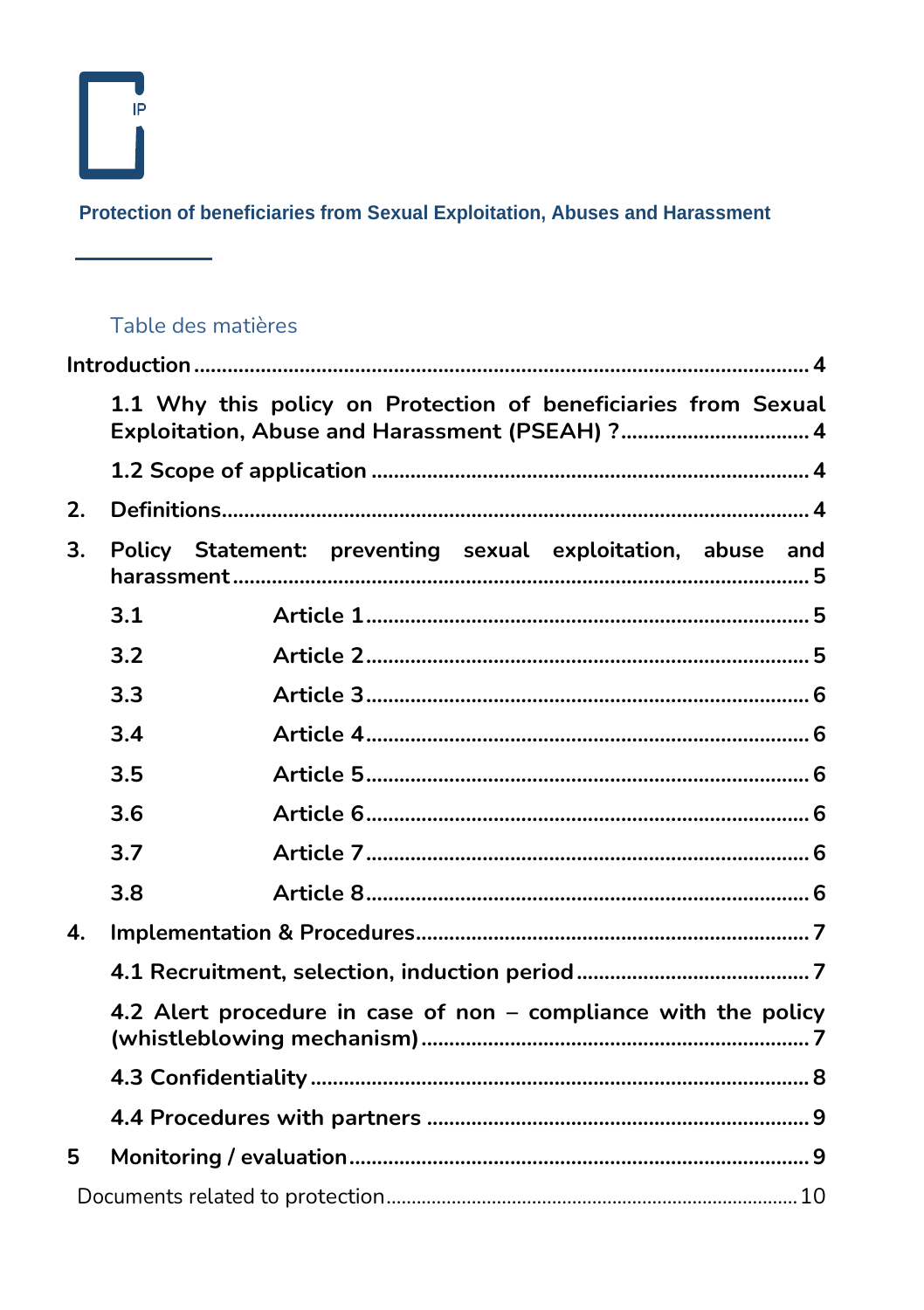# **1. Introduction**

#### **1.1 Why this policy on Protection of beneficiaries from Sexual Exploitation, Abuse and Harassment (PSEAH) ?**

Through this policy, Humanity & Inclusion (HI) expresses its determination to:

- Combat the sexual exploitation, abuse and harassment of children and vulnerable adults benefiting from or impacted by HI's intervention.
- **■** Implement measures to reduce risks on its programmes, whatever the context.

HI reaffirms its policy of zero tolerance of any form if sexual exploitation, abuse or harassment.HI also encourages its staff to consider their actions and the potential consequences of these actions.

This is a revised version of the PSEAH policy, replacing the version published in 2011. It was approved by the Directorate in April 2019.

## **1.2 Scope of application**

This policy applies to HI as an institution and to all those collaborating with HI, notably people having signed a permanent or fixed-term employment contract with HI, family members accompanying international staff, trustees, consultants, interns, voluntary workers or international volunteers and people invited onto HI's premises or programs, service providers and partners. For all those under HI's responsibility, this PSEAH policy applies to all situations, professional or otherwise, during and outside working hours. It is HI's responsibility to ensure that everyone is informed of the existence and content of this policy.

# **2. Definitions**

#### **Sexist Behavior**

No one shall be subjected to sexist behavior, defined as any behavior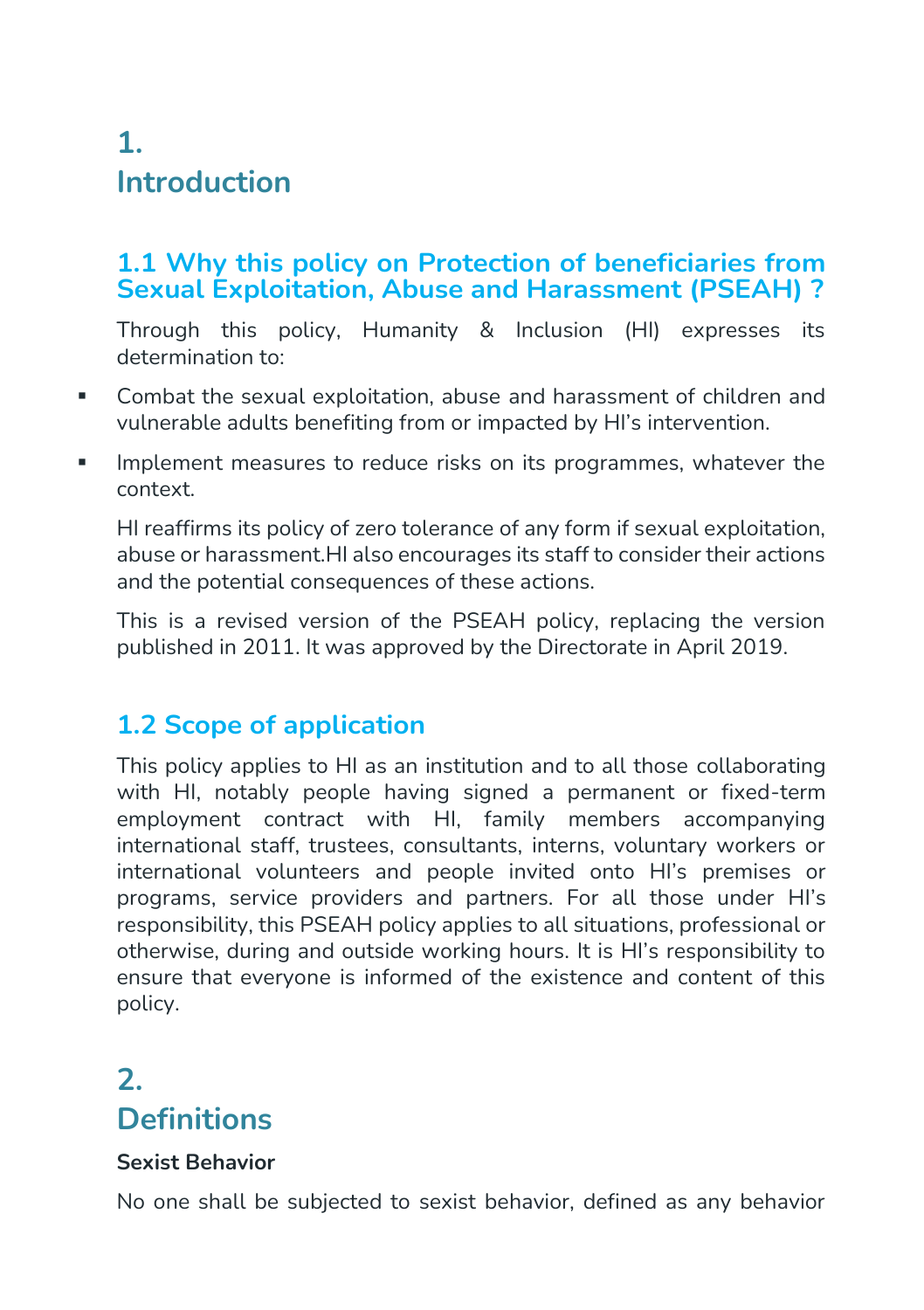related to a person's sex, which has the purpose or effect of violating their dignity or creating an intimidating, hostile, degrading, humiliating or offensive environment. (Ref : LAW n°2015-994 of 17 August 2015 - art. 20)

#### **Sexual Abuse**

Sexual abuse refers to actual or threatened physical intrusion of a sexual nature, whether by force or under unequal or coercive conditions.

#### **Sexual Exploitation**

Sexual exploitation is any actual or attempted abuse of a position of vulnerability, differential power or trust for sexual purposes, including, but not limited to, profiting monetarily, socially or politically from the sexual exploitation of another. Any form of intense pressure, even if not repeated, with the actual or perceived goal of obtaining sexual favours, whether for the offender or for a third party, is also considered to be sexual harassment.

# **3.**

# **Policy Statement: preventing sexual exploitation, abuse and harassment**

## **3.1 Article 1**

Sexual exploitation, abuse or harassment of children and vulnerable adults benefiting from or impacted by HI's intervention constitutes inappropriate behavior and shall lead to disciplinary action. Our Code of Conduct sets forth the "expected behaviors and practices constituting the organization's minimum standards and actions to be avoided".

←

#### See Code of Conduct: Integrity Prevention of abuses and Safeguarding

## **3.2Article 2**

Recognising the existence of factors of exclusion and inequality that are more marked in certain population groups, HI is committed, in the context of the application of this policy, to paying particular attention to the risks of abuse of children, men and women with disabilities, the elderly or victims of racism.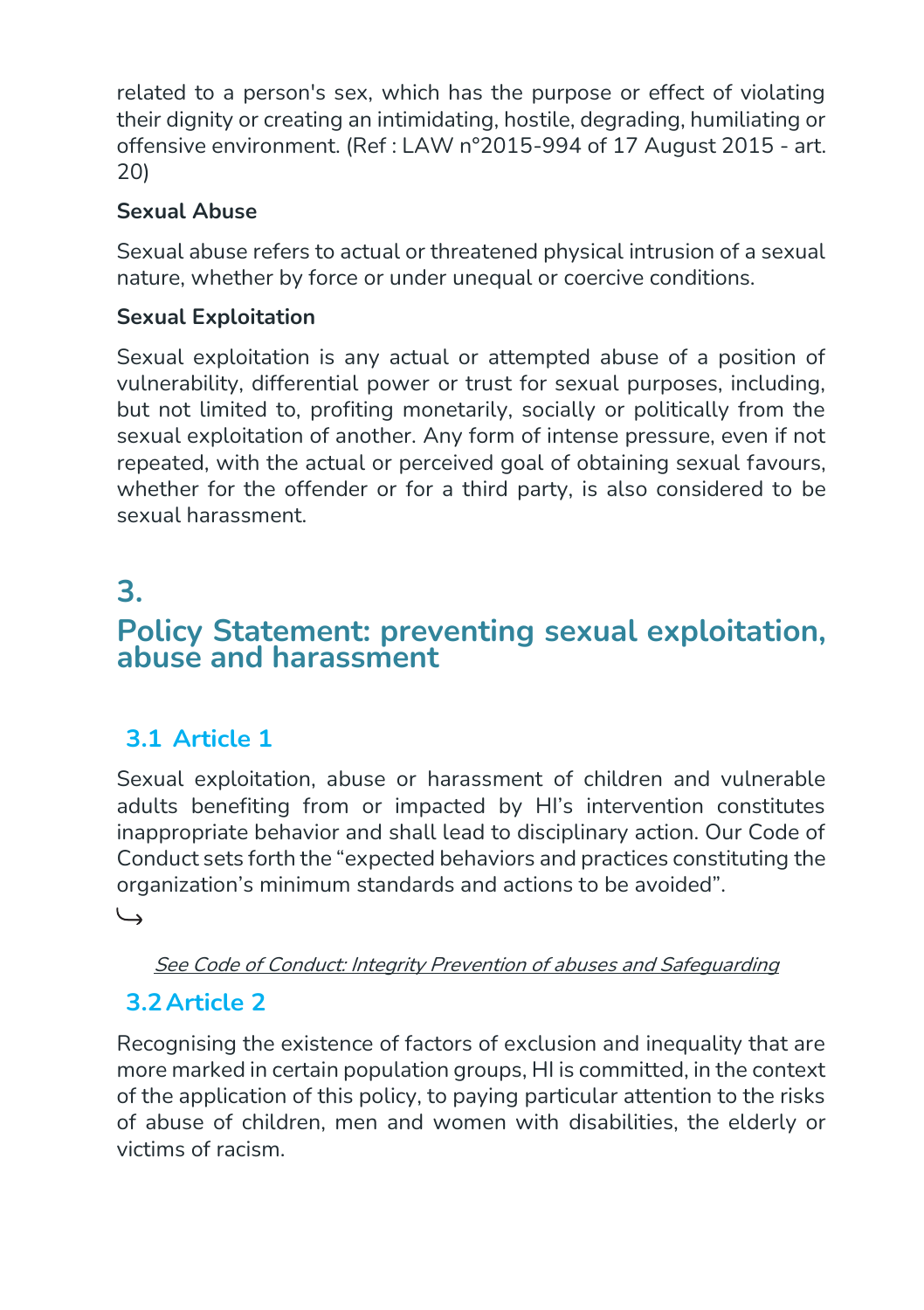#### **3.3Article 3**

Sexual activity with persons under the age of 18 is prohibited regardless of the age of majority or age of consent locally4. Mistaken belief in the age of a person is not considered a defense.

#### **3.4Article 4**

Exchange of money, employment, goods, services or any type of assistance for sexual favors are prohibited

## **3.5Article 5**

The relationship between a person collaborating with HI, as defined in point 1 of this policy, and the beneficiaries of assistance is based, by definition, on an unequal power relationship. Thus, sexual relations between the above-mentioned persons and adult beneficiaries are formally forbidden, as they are likely to undermine the credibility and integrity of the action carried out by HI.

#### **3.6Article 6**

HI undertakes to ensure that all its collaborators as defined in point 1 of this policy understand the principles and provisions of this policy, as well as its whistleblowing and monitoring procedures with regard to given activities and contexts. Risk reduction strategy must be a matter of constant concern.

#### **3.7Article 7**

All persons working with HI, as defined in point 1 of this policy, and in particular managers at all levels, have an obligation to create and maintain an environment free of gender-based violence. These managers are responsible for preventing sexual exploitation, abuse or harassment.

The fight against the culture of complacency and impunity requires a constant effort. Managers, in particular, must be aware of, and enforce this protection policy and be proactive in supervising their teams.

All persons working with HI, as defined in point 1 of this policy, must consider the risks of gender-based violence, sexual exploitation, abuse and harassment in the given activities and context.

#### **3.8Article 8**

HI is committed to providing assistance to whistleblowers who report conduct contrary to this policy, as well as specific assistance and support to victims of sexual exploitation, abuse or harassment perpetrated by a person working with HI, as defined in point 1 of this policy.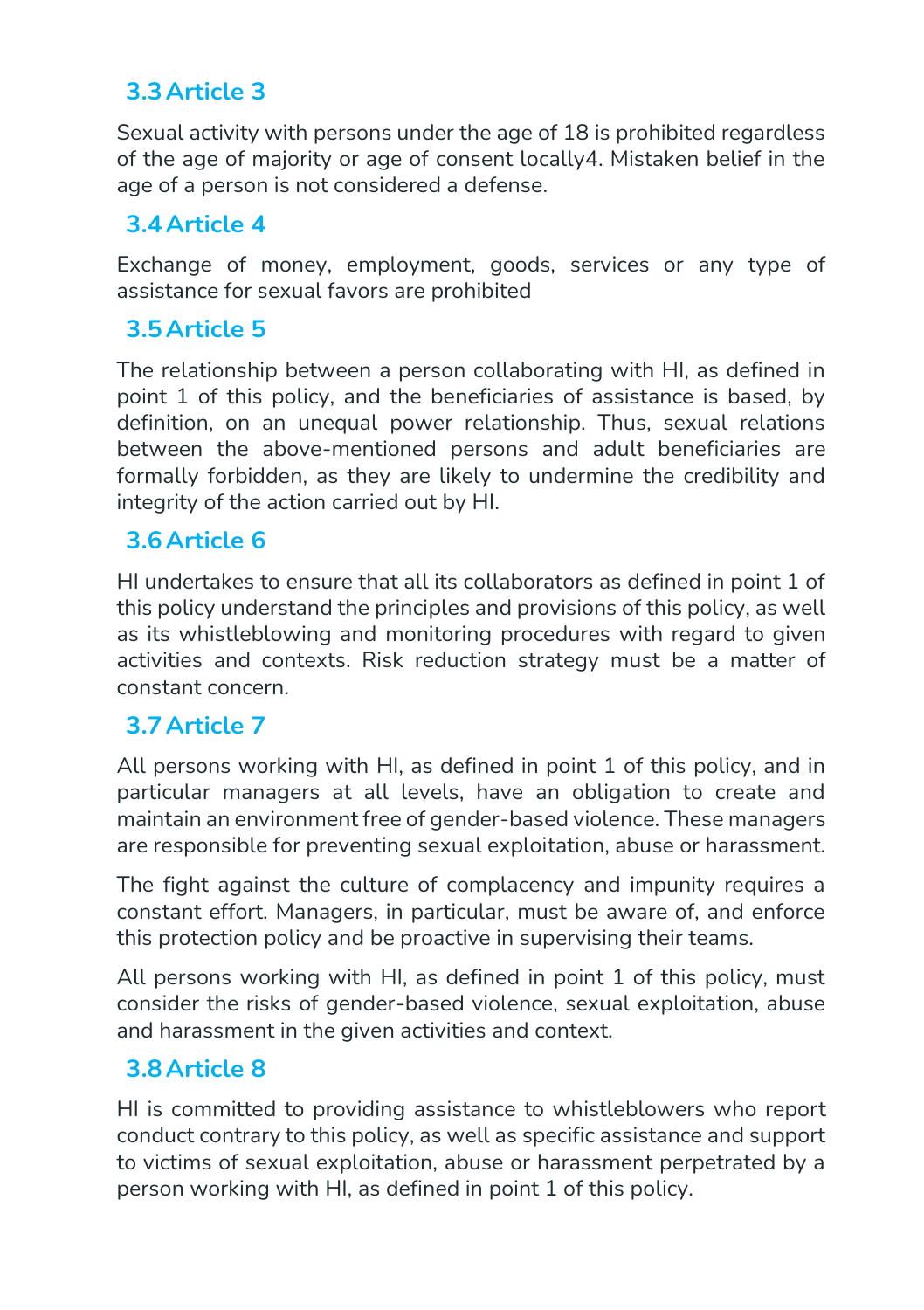Victims will be informed of that those responsible for acts of exploitation, abuse or harassment remain fully responsible for their acts, even if assisted by HI on the grounds of the presumption of innocence.

When a conflict of interest exists between the victim and another involved person, the desires of the victim shall take priority when handling the case, especially where there is a risk of further physical and/or emotional ill-treatment.

# **4. Implementation & Procedures**

## **4.1 Recruitment, selection, induction period**

HI implements secure recruitment for its employees; this includes information on values and safeguarding principles in job advertisements; specific questions during interviews; reference checks with previous employers; and a request for criminal records for the most sensitive positions.

Before starting work for HI, each candidate must pass all stages of this secure recruitment process.

All persons holding an employment contract with HI (temporary or permanent), HI board members, consultants, interns, volunteers or volunteers engaged by HI are informed of this PEAHS policy. HI's code of conduct and internal rules also contain clauses regarding protection from sexual exploitation, abuse and harassment.

The employment contracts contain a clause stipulating that the employees commit themselves to respect the PEAHS policy in particular.

#### **4.2 Alert procedure in case of non – compliance with the policy (whistleblowing mechanism)**

When suspicions or reports of gender-based conduct, sexual exploitation, abuse or harassment are made, the procedure is as follows.

The person who initially became aware of the sexual exploitation, abuse or harassment shall:

- either inform the on-site Safeguarding Policies Officer,
- or the [regional] program director or the country manager,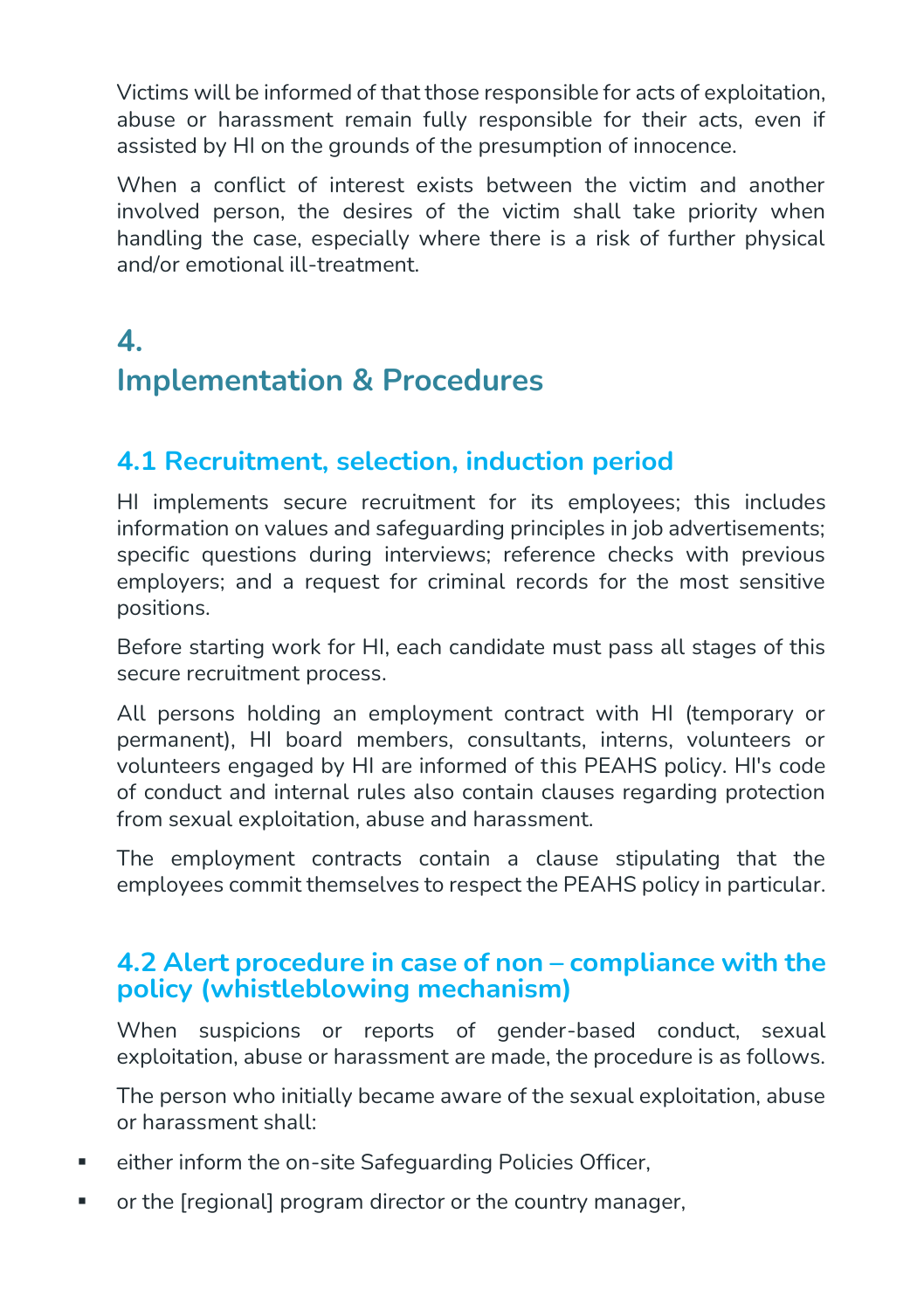or use the professional alert mechanism (whistleblowing), details of which are available on the HI internet and intranet sites.

#### **If the sexual exploitation, abuse or harassment has been committed by a [Regional] Program Director / Country Manager, the person concerned shall:**

- either inform the Operations Division Director,
- or use the whistleblowing mechanism consultable on HI's internet and intranet sites.

In concrete term, any concerns or suspicions should be reported in good faith, but no attempts should be made to investigate further in order to obtain proof or establish a report. It is prohibited to take sanctions against anyone reporting an incident in accordance with adapted procedures.

If the person accused is an employee, he or she shall be immediately suspended until the allegations have been investigated and appropriate measures taken. In other cases, HI shall immediately prohibit access to its premises, materials and activities until the allegations have been investigated and appropriate measures taken. HI shall, if necessary, ask its partners to suspend or remove the suspected person until the allegations have been investigated and appropriate measures taken.

Disciplinary measures shall be taken against the HI employee in accordance with the gravity of the misconduct and applicable provisions, notably the law applicable to the contract and internal rules of procedure.

For the same reasons, HI shall officially request the partner's organization to take appropriate measures with the accused person.

In any case, should a member of its local or international staff be accused, HI shall not obstruct local legislation and shall take all necessary steps to ensure fair judicial proceedings.

Any false, malicious or contemptuous statements made against a person having signed (a permanent or fixed-term contract) with HI, or against accompanying family members, trustees, consultants, interns, international volunteers or voluntary workers engaged by HI, shall be investigated and the appropriate measures taken, including disciplinary measures.

## **4.3 Confidentiality**

In all matters relating to this policy, the obligation of confidentiality must be respected. Therefore no information provided by children and/or other individuals about any form of sexual exploitation, abuse or harassment shall be made public without the prior consent of the child / his or her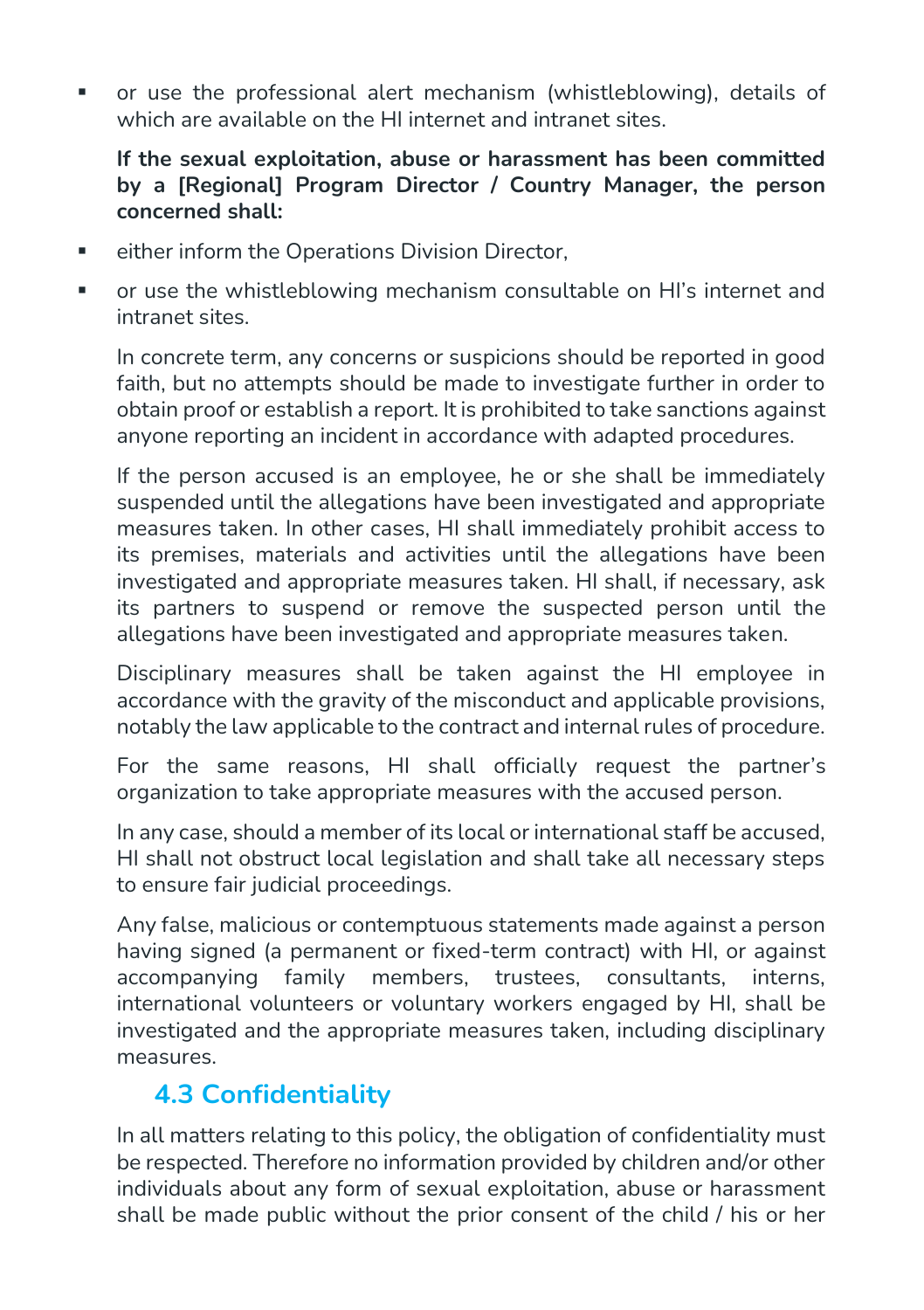parents / his or her legal guardian and/ or the person reporting the incident.

Victims / Survivors and whistle-blowers must be kept fully informed at all times of the process underway for handling the incident and of its outcome.

All concerns, allegations or disclosures shall be reported in writing. Reports shall be as precise as possible, giving an exact account of what happened, how it happened etc. and including the sequence of events and all subsequent actions taken. All reports shall be kept under lock and key and access to them shall be restricted to the [Regional] Programme Manager / Director / Country Manager, under HQ supervision (Geographical Division Directors and Human Resources Director / Manager). Any transfer of information (either verbal or electronic) shall be done in such a way as to guarantee its confidentiality.

Should the allegation concern staff from another organisation, the [Regional] Programme Director / Country Manager shall decide how to approach the issue with the organisation concerned before reporting it to a third party, and with due regard to local legislation.

## **4.4 Procedures with partners**

HI shall not enter into a partnership agreement with organisations whose staff or members are liable to commit acts of sexual exploitation, abuse or harassment against beneficiaries, as described in section 2 of this policy.

Any proven allegations of such practices shall result in HI's termination of the partnership agreement unless the partner commits to and effectively ensures a radical change in behaviour.

# **5 Monitoring / evaluation**

Policy and practices are monitored permanently.

The [Regional] Programme Director / Country Manager is responsible for information on policy and practice, as well as for monitoring all matters relating to abuse within the HI network and for reporting them to the Safeguarding Policies Officer, Operations Director / Mangers and Human Resources Director at HQ.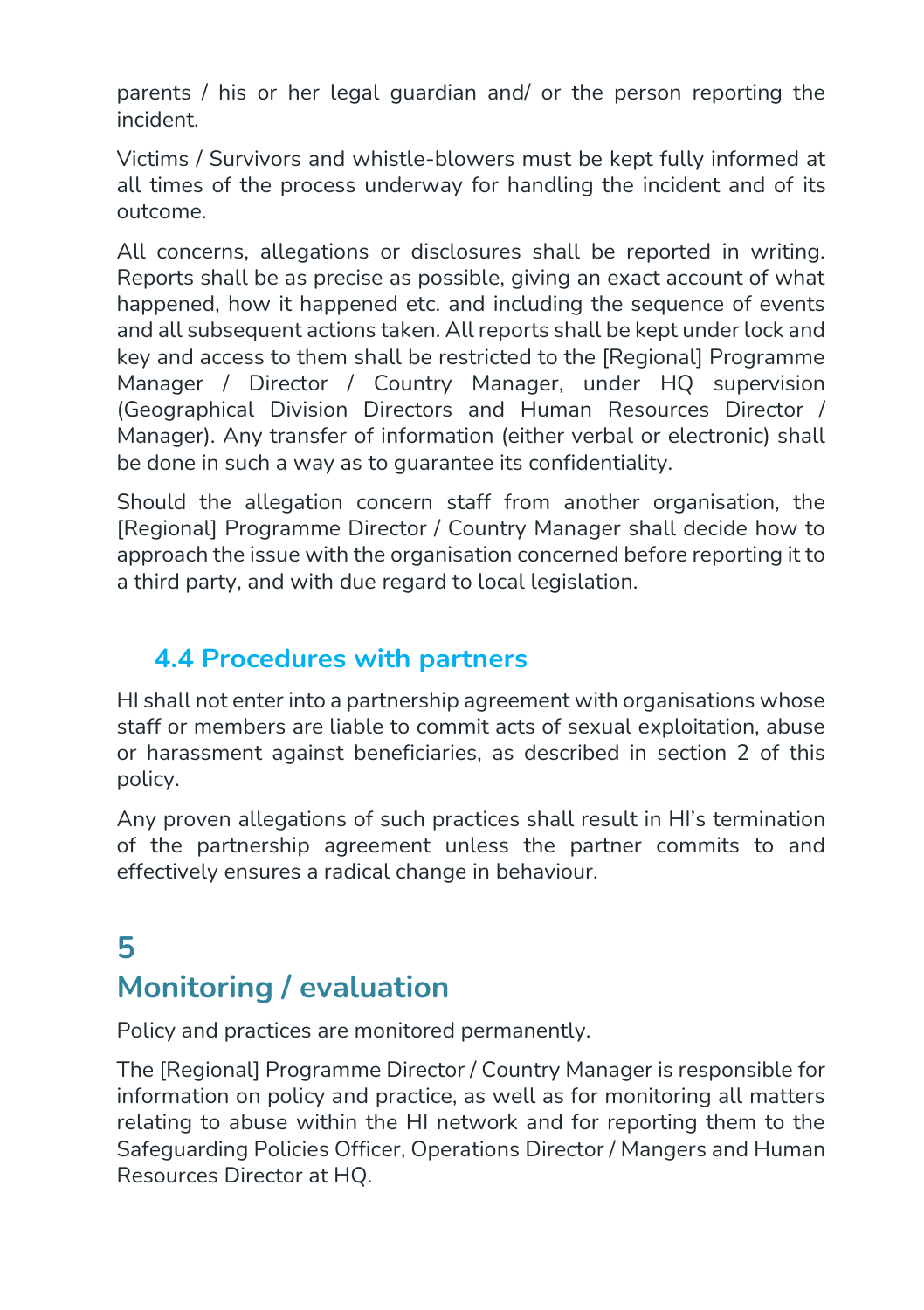## **Documents related to protection**

Hl. Safeguarding Framework. Lyon - HI, 2020

HI. [Code of](https://hinside.hi.org/intranet/front/publicDownload.jsp?docId=prod_2152933&authKey=cHJvZF8yMDA1OTAwOjE1NTc2NTQ3NDMzODc6JDJhJDA0JGJSQ2pWS0VvZmp1UmlnQTgzRTg1TXVlbHV3OEhRdlJvQ2h4aWVVZG5sc1hHRXQ0Zlp6Wk9D) [conduct: Integrity, Prevention of abuse and](https://hinside.hi.org/intranet/front/publicDownload.jsp?docId=prod_2152933&authKey=cHJvZF8yMDA1OTAwOjE1NTc2NTQ3NDMzODc6JDJhJDA0JGJSQ2pWS0VvZmp1UmlnQTgzRTg1TXVlbHV3OEhRdlJvQ2h4aWVVZG5sc1hHRXQ0Zlp6Wk9D) Safeguarding. Lyon: HI 2019, updated 2021.

HI. [Child Protection Policy](https://hinside.hi.org/intranet/front/publicDownload.jsp?docId=prod_2162565&authKey=cHJvZF8yMDA1OTAwOjE1NTQ4OTI1MjEzODM6JDJhJDA0JFRlcDhjc1BiQllka3ZVaUZUN284NHU0TTNZcXdrNXdFc1B0RFNFVGJheVIzdnBFZUJ4S0ZL) Lyon: HI, 2011, 2019, update 2021

HI. Fraud & Corruption Policy. HI 2021

**Contact :**

Direction of Risks & Audits

Photo credit © Brice Blondel/HI (Kenya, 2011)